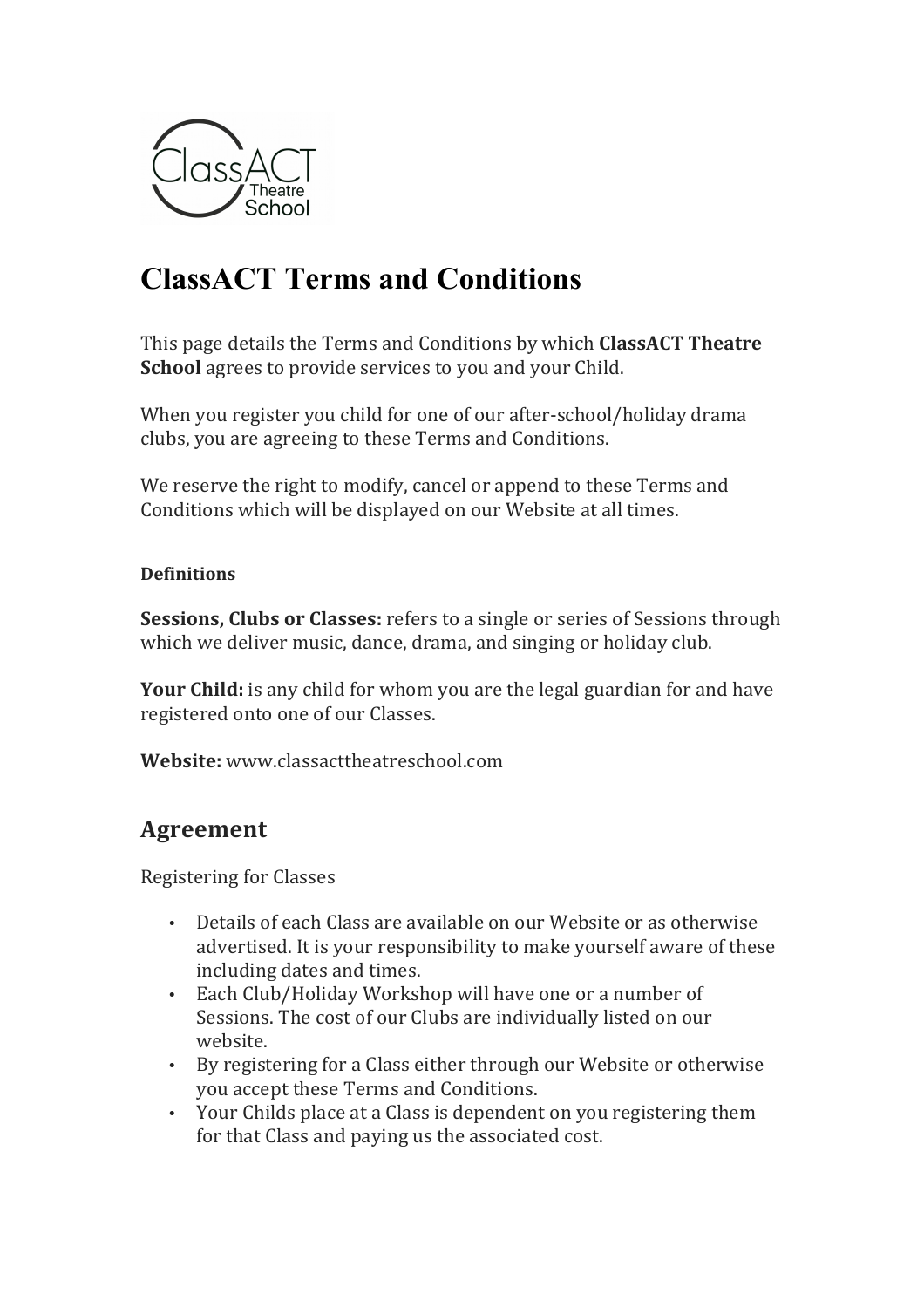# **Classes delivered during the school day**

- Please ensure your child is aware of any Classes that you have registered them on and arrange for them to bring any required equipment (e.g. scripts).
- We will undertake our to collect all Reception, Year 1 and 2 children and escort them directly from their classroom to the club, providing you have confirmed this arrangement with their teachers.

## **Classes delivered outside of the school day including weekends and school holidays**

• Please ensure you make yourself aware of pickup times. A late pick up charge of  $£10$  per 15 minutes will apply to any Session where your child is not picked up on time.

# **Payment**

- The cost of Classes and valid methods of payment for a specific Class are provided on our Website.
- The full cost of Classes, minus any agreed discounts, must be paid before the start of the first Session.
- If full payment is not received by the start of the first Session, or where we have agreed to spread the cost of payments and you fail to make a scheduled payment on time we reserve the right to refuse entry.

# **Discounts**

- We offer a 20% sibling discount on the second child's (and all subsequent) fees when you have more than one child registered to one of our clubs.
- All discounts must be claimed at the time of registering. No retrospective discounts or refunds will be offered.

# **Cancellations by you**

- If you wish to relinquish your child's place, we ask for a term's notice.
- All deposits are non-refundable.
- Sessions missed for any reason are not refundable.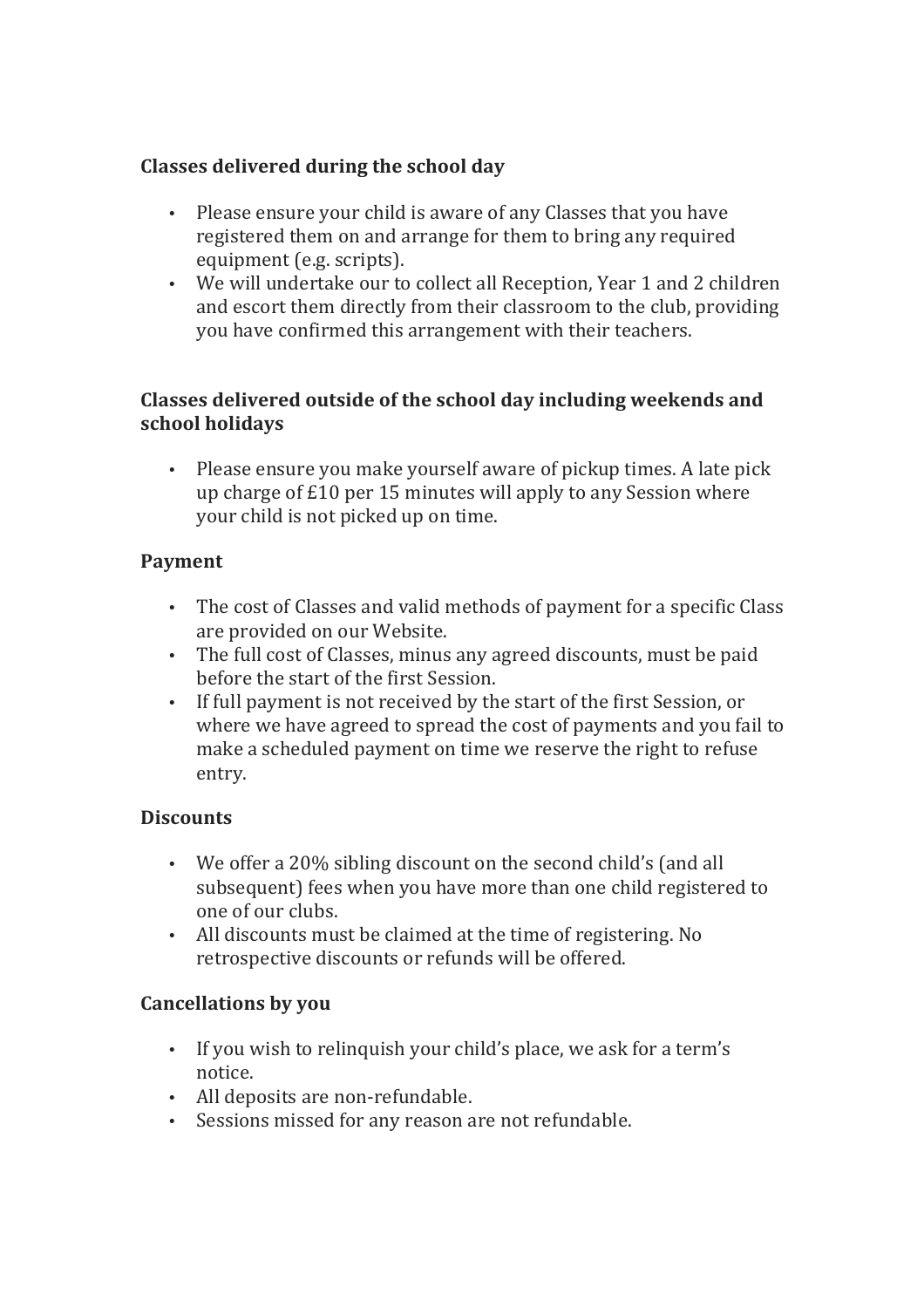#### Cancelations by us or schools where we run Clubs

- We reserve the right to cancel any Sessions at any time up to and including the date of the session in question. Should any cancellation occur we will endeavour to give you at least seven day's notice and will attempt to offer you a viable alternative or will offer you a refund of any fees paid for said missed class or classes.
- In the event cancellation of classes due to reasons beyond our control (e.g. school closure due to snow or any other reason) no refund will be issued.

#### **Your Instructions**

- It is your responsibility to ensure that we have current contact details for you and all adults authorised to pick up your child.
- All medical information and all other relevant or significant information should be shared at point of registration. Any changes or updates to this must be communicated via email/telephone at the earliest opportunity.
- We will only accept instructions given to us regarding a child from the legal guardian who registered for a Class in the first instance.

#### **Themes and Session Content**

- We reserve the right to alter, vary, omit or substitute any part or parts of any Session provided by us described in any promotional or other materials published by us or on our behalf.
- In the event of any change in any content as described above, we will have no liability to refund any part of any fee or deposit paid.

#### **Exclusions**

- In the event that we consider:
	- $\circ$  You are in breach of any of these Terms and Conditions, or
	- $\circ$  The behaviour of your child is disruptive or likely to put other children or ClassACT staff in danger, or
	- $\circ$  Your behaviour towards us, other customers, children in our care or our subcontractors or employees is disruptive, inappropriate, consistently negligent (including late collection of your child) or likely to bring us or any of our products or services into disrepute, we reserve the right to exclude your child from any Session or Sessions.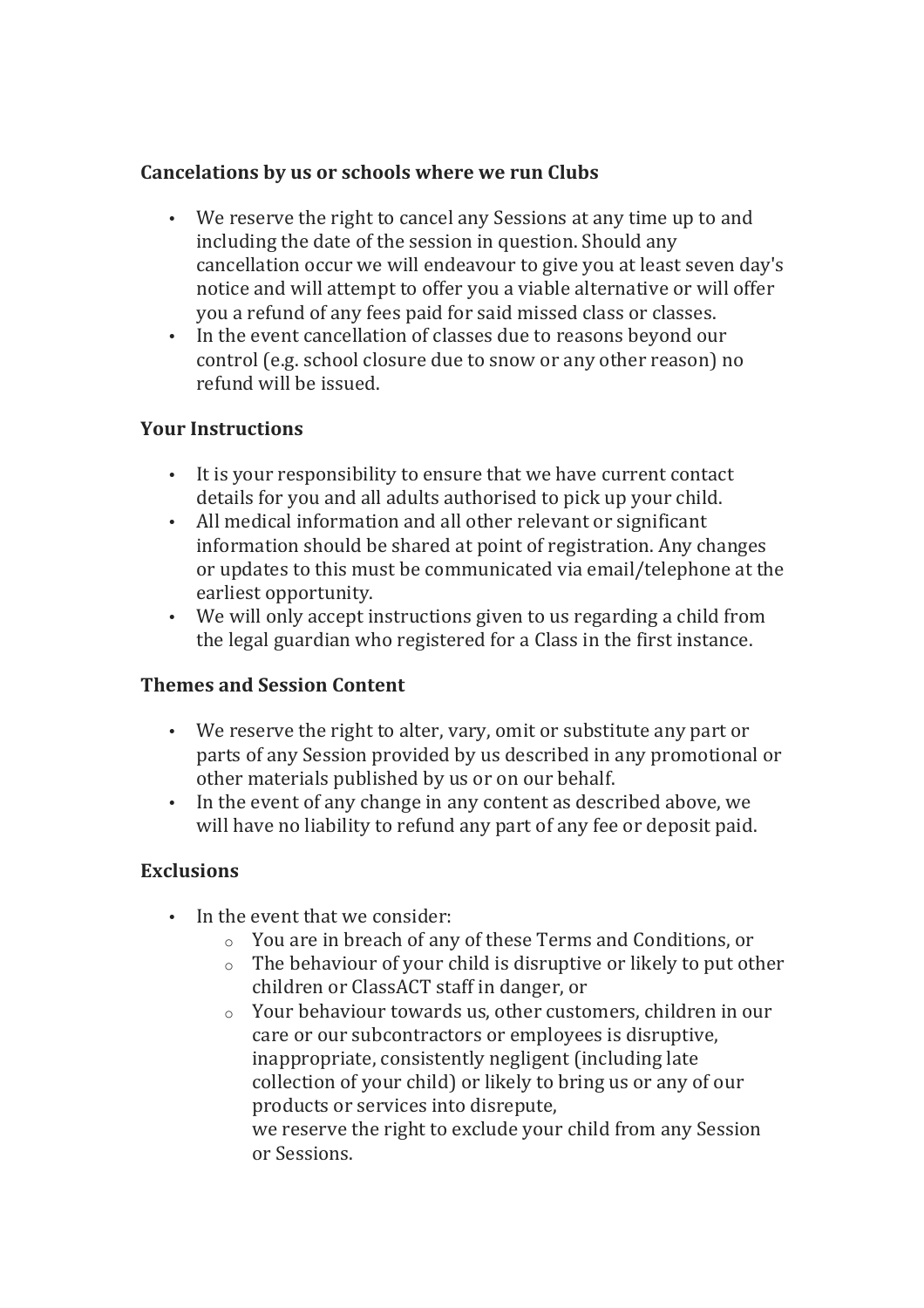• If your child is excluded, no fees or deposits will be repaid to you and we reserve the right to seek payment of the balance of any fees due to us.

# **Health and Injuries**

- We accept children on the assumption that they are in good health and it is your responsibility to advise us of any medical complaint or history suffered by your child.
- We do not accept liability for personal injury to any child attending ClassACT Clubs save to the extent that such injury shall be caused by the negligence of any member of our staff or any other default on our part.

# **Personal Property**

• We do not accept responsibility for any loss of, or damage to, personal property belonging to you or your child unless such loss or damage shall be caused by the negligence of any member of our staff or any other default on our part.

# **Liability Limitations and Losses**

- Save as otherwise required by UK legislation, our total liability for any loss, damages, costs or expenses shall not exceed an amount equal to the invoice value for the services provided.
- We do not accept responsibility for any loss or expense due to circumstances beyond our control, including, but not limited to, delays in public transport, adverse weather, quarantine, sickness, bereavement, strikes or other industrial action, terrorism, fire and riot.

#### **Use of Personal Data**

• We do not share any of the information you share with us as a result of registration with any third parties. We reserve the right to use information supplied by you to inform you of extra-curricular opportunities (i.e. Holiday workshops).